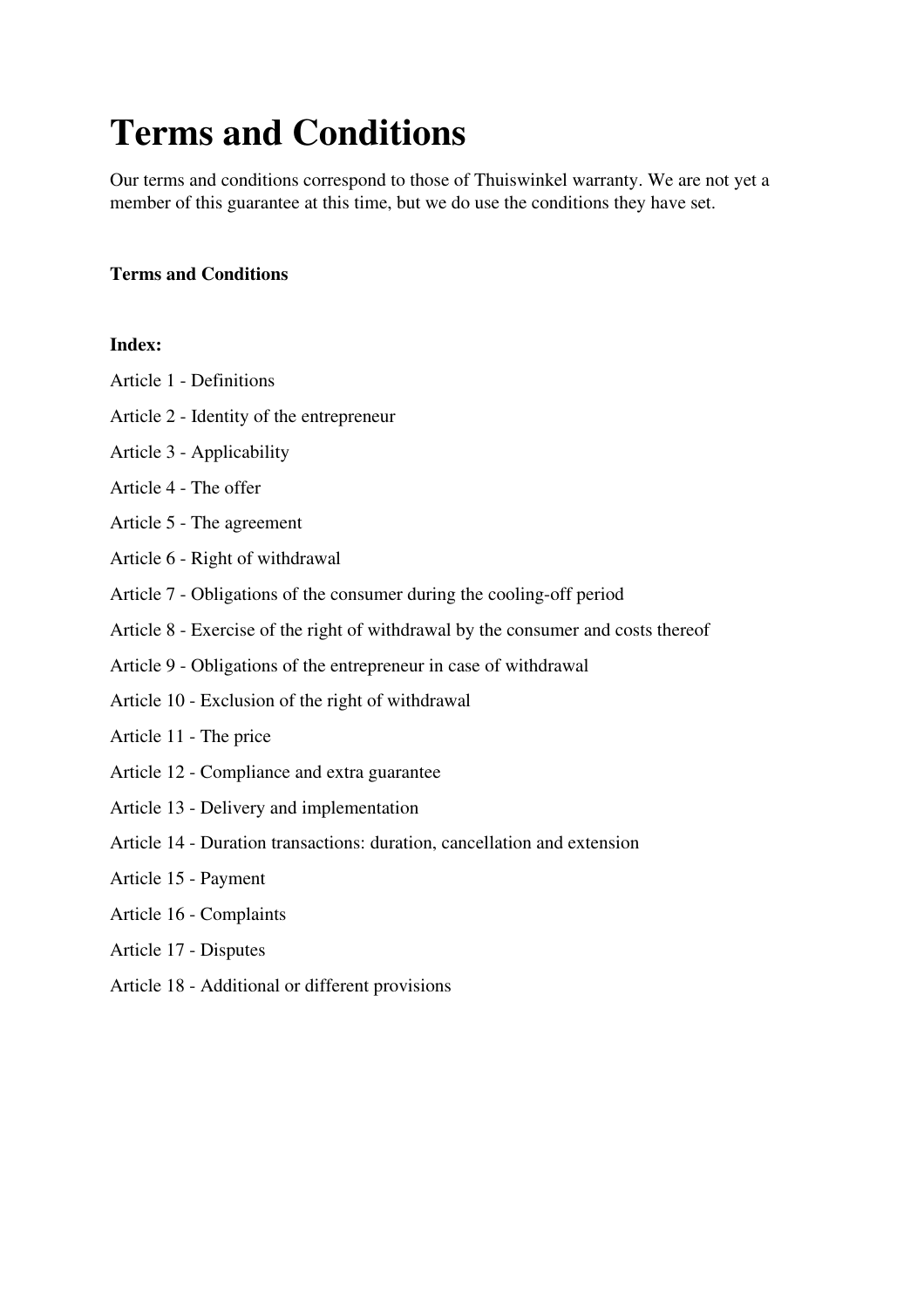# **Article 1 - Definitions**

The following definitions apply in these conditions:

- 1. Additional agreement: an agreement whereby the consumer acquires products, digital content and / or services in connection with a distance agreement and these goods, digital content and / or services are supplied by the entrepreneur or by a third party on the basis of a agreement between that third party and the entrepreneur;
- 2. Withdrawal period: the period within which the consumer can make use of his right of withdrawal;
- 3. Consumer: the natural person who does not act for purposes related to his trade, business, craft or professional activity;
- 4. Day: calendar day;
- 5. Digital content: data that is produced and delivered in digital form;
- 6. Duration agreement: an agreement that extends to the regular delivery of goods, services and / or digital content during a certain period;
- 7. Sustainable data carrier: any tool including e-mail that enables the consumer or entrepreneur to store information that is addressed to him personally in a way that future consultation or use during a period that is geared to the purpose for which the information is intended and which allows unaltered reproduction of the stored information;
- 8. Right of withdrawal: the ability of the consumer to cancel the distance agreement within the cooling-off period;
- 9. Entrepreneur: the natural or legal person who offers products, (access to) digital content and / or services to consumers remotely;
- 10. Distance agreement: an agreement concluded between the entrepreneur and the consumer within the framework of an organized system for distance selling of products, digital content and / or services, whereby up to and including the conclusion of the agreement exclusively or partly use is made of one or more techniques for distance communication;
- 11. Model form for cancellation: the European model form for cancellation included in Appendix I of these terms and conditions;
- 12. Technology for distance communication: means that can be used to conclude an agreement, without the consumer and trader having to come together in the same room at the same time.

## **Article 2 - Identity of the entrepreneur**

Health Skins a trade name of: Salons de Bock by Miranda;

Marisstraat 26a, 6165 AS, Geleen - The Netherlands

Telephone number: +31 6 26 87 72 26 (send a WhatsApp message and we will respond as soon as possible)

Email address: info@healthy-skins.com

Chamber of Commerce number: 69466491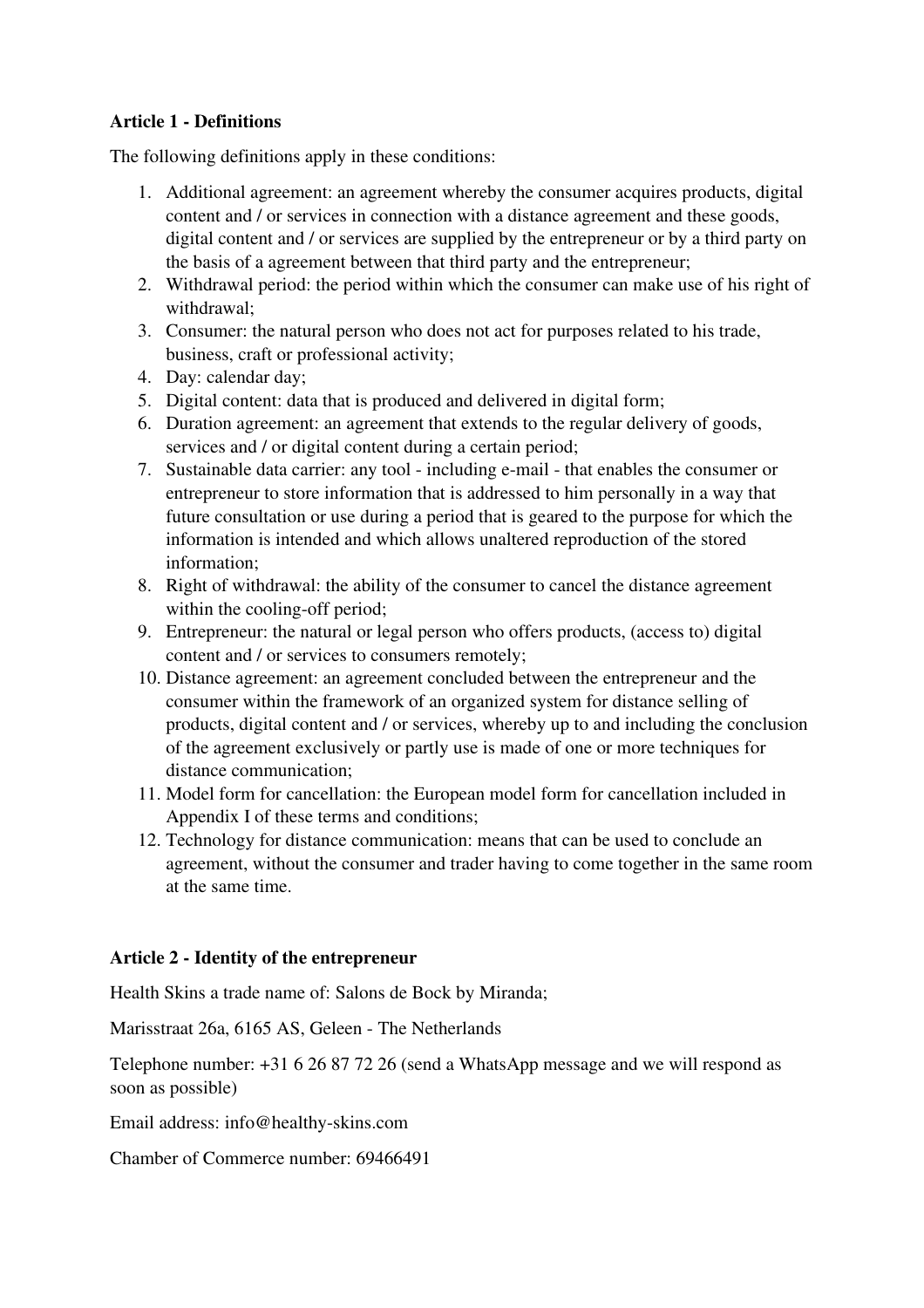## VAT identification number: NL156787076B01

Salons de Bock by-Miranda is affiliated with the ANBOS with membership number 3764

#### **Article 3 - Applicability**

- 1. These general terms and conditions apply to every offer from the entrepreneur and to every distance contract concluded between the entrepreneur and the consumer.
- 2. Before the distance agreement is concluded, the text of these general terms and conditions is made available to the consumer. If this is not reasonably possible, the entrepreneur will indicate before the distance agreement is concluded, how the general terms and conditions can be viewed at the entrepreneur and that they will be sent free of charge as soon as possible at the request of the consumer.
- 3. If the distance contract is concluded electronically, contrary to the previous paragraph and before the distance contract is concluded, the text of these general terms and conditions may be made available to the consumer electronically in such a way that it is consumer can be stored in a simple way on a durable data carrier. If this is not reasonably possible, it will be indicated before the distance contract is concluded where the general terms and conditions can be read electronically and that they will be sent free of charge electronically or otherwise at the request of the consumer.
- 4. In the event that specific product or service conditions apply in addition to these general terms and conditions, the second and third paragraphs apply mutatis mutandis and in the event of conflicting conditions the consumer can always invoke the applicable provision that is most relevant to him. is beneficial.

## **Article 4 - The offer**

- 1. If an offer has a limited duration or is subject to conditions, this will be explicitly stated in the offer.
- 2. The offer contains a complete and accurate description of the products, digital content and / or services offered. The description is sufficiently detailed to enable a proper assessment of the offer by the consumer. If the entrepreneur uses images, these are a true representation of the products, services and / or digital content offered. Obvious mistakes or errors in the offer do not bind the entrepreneur.
- 3. Each offer contains such information that it is clear to the consumer what rights and obligations are attached to accepting the offer.

## **Article 5 - The agreement**

- 1. The agreement is concluded, subject to the provisions of paragraph 4, at the moment the consumer accepts the offer and meets the corresponding conditions.
- 2. If the consumer has accepted the offer electronically, the entrepreneur will immediately confirm receipt of the acceptance of the offer electronically. As long as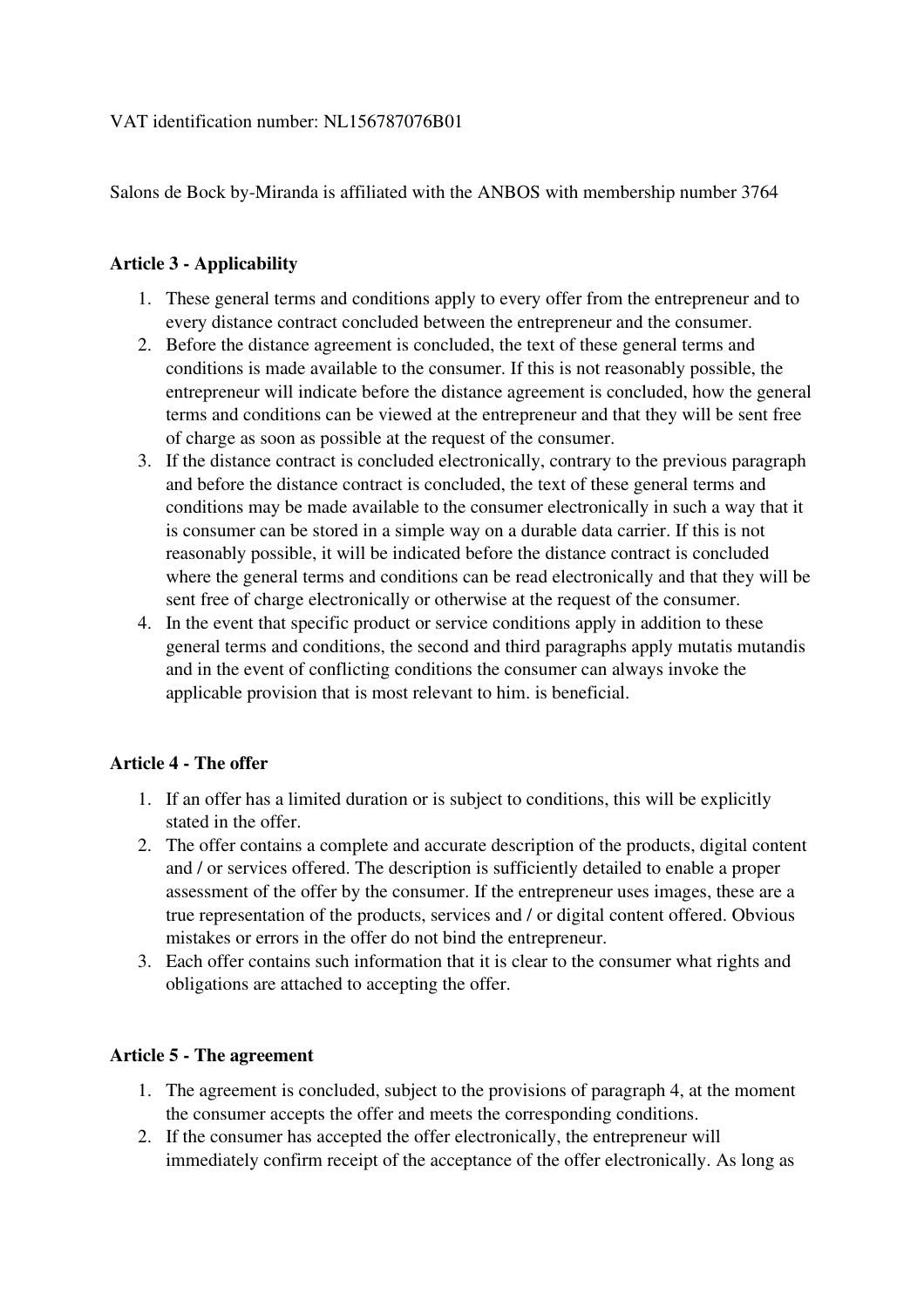the entrepreneur has not confirmed receipt of this acceptance, the consumer can terminate the agreement.

- 3. If the agreement is concluded electronically, the entrepreneur will take appropriate technical and organizational measures to secure the electronic transfer of data and he will ensure a safe web environment. If the consumer can pay electronically, the entrepreneur will take appropriate security measures.
- 4. The entrepreneur can within the law inform himself if the consumer can meet his payment obligations, as well as of all those facts and factors that are important for a sound conclusion of the distance agreement. If on the basis of this investigation the entrepreneur has good reasons not to enter into the agreement, he is entitled to refuse an order or request or to attach special conditions to the implementation.
- 5. The entrepreneur will send the following information to the consumer at the latest on delivery of the product, service or digital content, in writing or in such a way that it can be stored by the consumer in an accessible manner on a durable medium:
- 6. the visiting address of the establishment of the entrepreneur where the consumer can go with complaints;
- 7. the conditions under which and the way in which the consumer can exercise the right of withdrawal, or a clear statement regarding the exclusion of the right of withdrawal;
- 8. the information about guarantees and existing service after purchase;
- 9. the price including all taxes of the product, service or digital content; where applicable, the costs of delivery; and the method of payment, delivery or implementation of the distance agreement;
- 10. the requirements for canceling the agreement if the agreement has a duration of more than one year or is of indefinite duration;
- 11. if the consumer has a right of withdrawal, the model form for withdrawal.
	- 1. In the case of an extended transaction, the provision in the previous paragraph applies only to the first delivery.

# **Article 6 - Right of withdrawal**

*For products:* 

- 1. The consumer can terminate an agreement with regard to the purchase of a product during a cooling-off period of at least 14 days without giving reasons. The entrepreneur may ask the consumer about the reason for withdrawal, but not oblige him to state his reason (s).
- 2. The cooling-off period referred to in paragraph 1 starts on the day after the consumer, or a third party designated by the consumer in advance, who is not the carrier, has received the product, or:
- 3. if the consumer has ordered several products in the same order: the day on which the consumer, or a third party designated by him, has received the last product. The entrepreneur may, provided that he has clearly informed the consumer prior to the ordering process, refuse an order for several products with a different delivery time.
- 4. if the delivery of a product consists of several shipments or parts: the day on which the consumer, or a third party designated by him, has received the last shipment or part;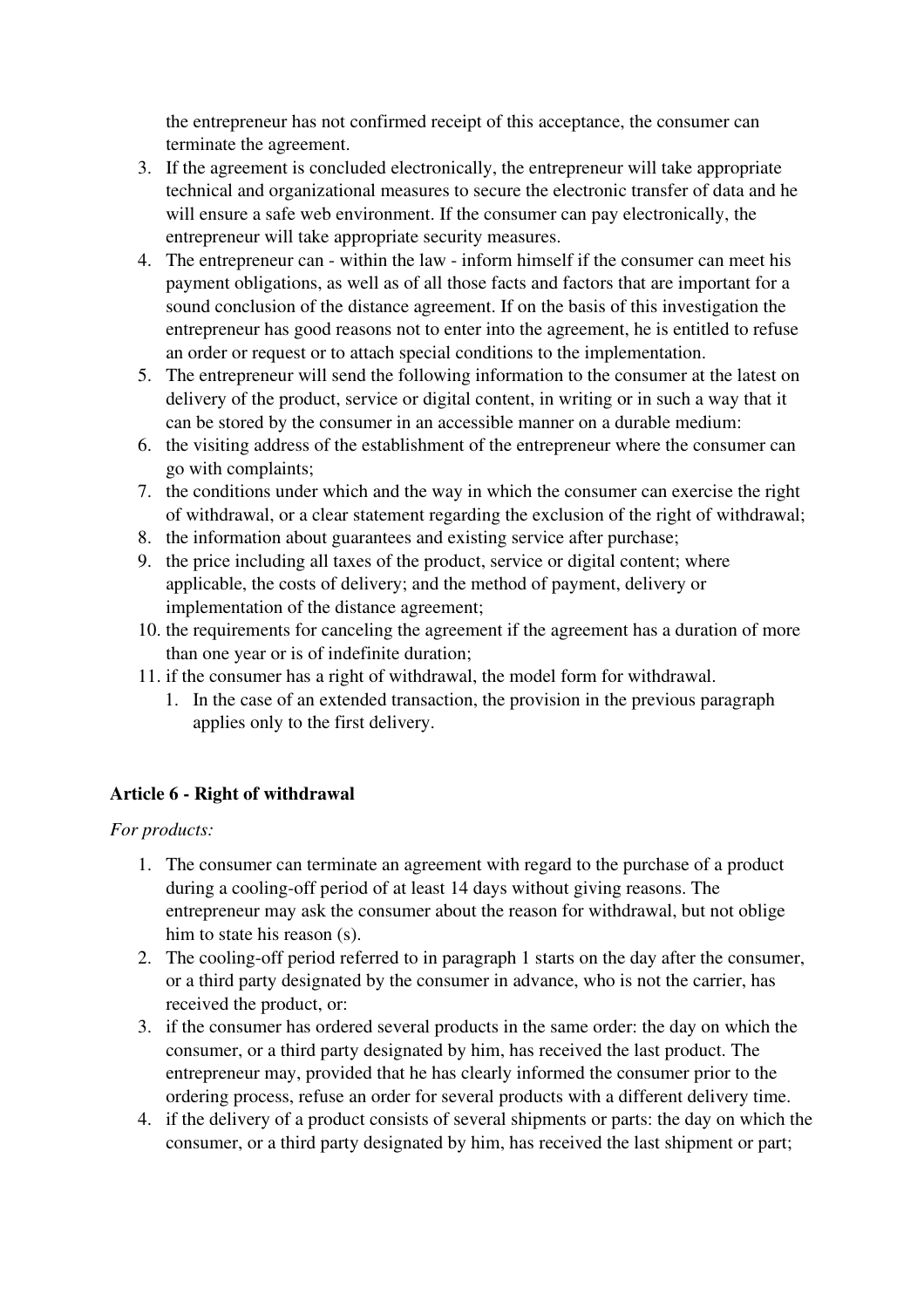- 2. if the consumer has ordered several products in the same order: the day on which the consumer, or a third party designated by him, has received the last product. The entrepreneur may, provided that he has clearly informed the consumer prior to the ordering process, refuse an order for several products with a different delivery time.
- 3. if the delivery of a product consists of several shipments or parts: the day on which the consumer, or a third party designated by him, has received the last shipment or part;
- 4. for agreements for regular delivery of products during a certain period: the day on which the consumer, or a third party designated by him, has received the first product.

# *For services and digital content that is not supplied on a tangible medium:*

- 1. The consumer can terminate a service agreement and an agreement for the delivery of digital content that has not been delivered on a tangible medium for at least 14 days without giving reasons. The entrepreneur may ask the consumer about the reason for withdrawal, but not oblige him to state his reason (s).
- 2. The reflection period referred to in paragraph 3 starts on the day following the conclusion of the agreement.

# *Extended cooling-off period for products, services and digital content that has not been supplied on a tangible medium if the right of withdrawal is not informed:*

- 1. If the entrepreneur has not provided the consumer with the legally required information about the right of withdrawal or the model form for withdrawal, the cooling-off period ends twelve months after the end of the original cooling-off period determined in accordance with the previous paragraphs of this article.
- 2. If the trader has provided the consumer with the information referred to in the previous paragraph within twelve months of the starting date of the original coolingoff period, the cooling-off period expires 14 days after the day on which the consumer received that information.

## **Article 7 - Obligations of the consumer during the cooling-off period**

- 1. During the cooling-off period, the consumer will handle the product and the packaging with care. He will only unpack or use the product to the extent that is necessary to determine the nature, characteristics and operation of the product. The principle here is that the consumer may only handle and inspect the product as he would be allowed to do in a store. In the case of creams and other beauty products, this means that they must be in unopened packaging.
- 2. The consumer is only liable for value reduction of the product that is the result of a way of handling the product that goes beyond what is permitted in paragraph 1.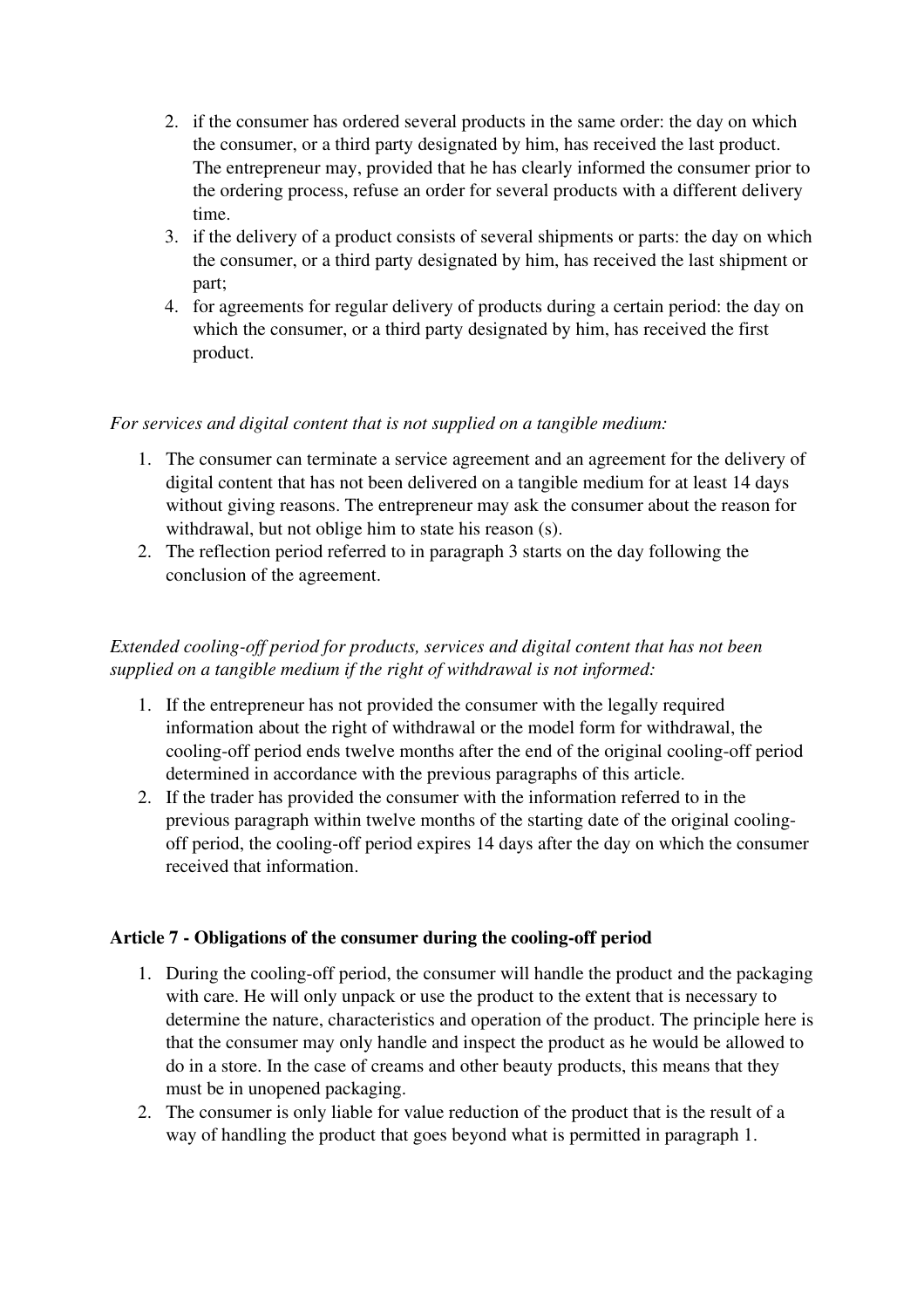3. The consumer is not liable for value reduction of the product if the entrepreneur has not provided him with all legally required information about the right of withdrawal before or at the conclusion of the agreement.

# **Article 8 - Exercise of the right of withdrawal by the consumer and costs thereof**

- 1. If the consumer makes use of his right of withdrawal, he must report this to the entrepreneur within the withdrawal period by means of the model form for withdrawal or in another unambiguous manner.
- 2. As soon as possible, but within 14 days from the day following the notification referred to in paragraph 1, the consumer returns the product or hands it to (an agent of) the entrepreneur. This is not necessary if the entrepreneur has offered to collect the product himself. The consumer has in any case observed the return period if he returns the product before the cooling-off period has expired.
- 3. The consumer returns the product with all accessories supplied, if reasonably possible in its original condition and packaging, and in accordance with the reasonable and clear instructions provided by the entrepreneur.
- 4. The risk and burden of proof for the correct and timely exercise of the right of withdrawal lies with the consumer.
- 5. The consumer bears the direct costs of returning the product. If the entrepreneur has not reported that the consumer must bear these costs or if the entrepreneur indicates to bear the costs himself, the consumer does not have to bear the costs for return.
- 6. If the consumer cancels after having first explicitly requested that the provision of the service or the supply of gas, water or electricity that are not made ready for sale start in a limited volume or quantity during the cooling-off period, the consumer is the the entrepreneur owes an amount that is proportional to that part of the commitment that the entrepreneur fulfilled at the time of cancellation, compared to the full compliance with the commitment.
- 7. The consumer does not bear any costs for the performance of services or the supply of water, gas or electricity that are not made ready for sale in a limited volume or quantity, or for the supply of district heating if:
- 8. the entrepreneur has not provided the consumer with the legally required information about the right of withdrawal, the reimbursement of costs or the model form for withdrawal, or;
- 9. the consumer did not explicitly request the start of the performance of the service or supply of gas, water, electricity or district heating during the cooling-off period.
	- 1. The consumer does not bear any costs for the full or partial delivery of digital content not supplied on a tangible medium if:
	- 2. prior to delivery, he has not explicitly agreed to commence compliance with the agreement before the end of the reflection period;
	- 3. he has not acknowledged that he has lost his right of withdrawal when granting his permission; or
	- 4. the entrepreneur has failed to confirm this statement from the consumer.
		- 1. If the consumer exercises his right of withdrawal, all additional agreements will be dissolved by operation of law.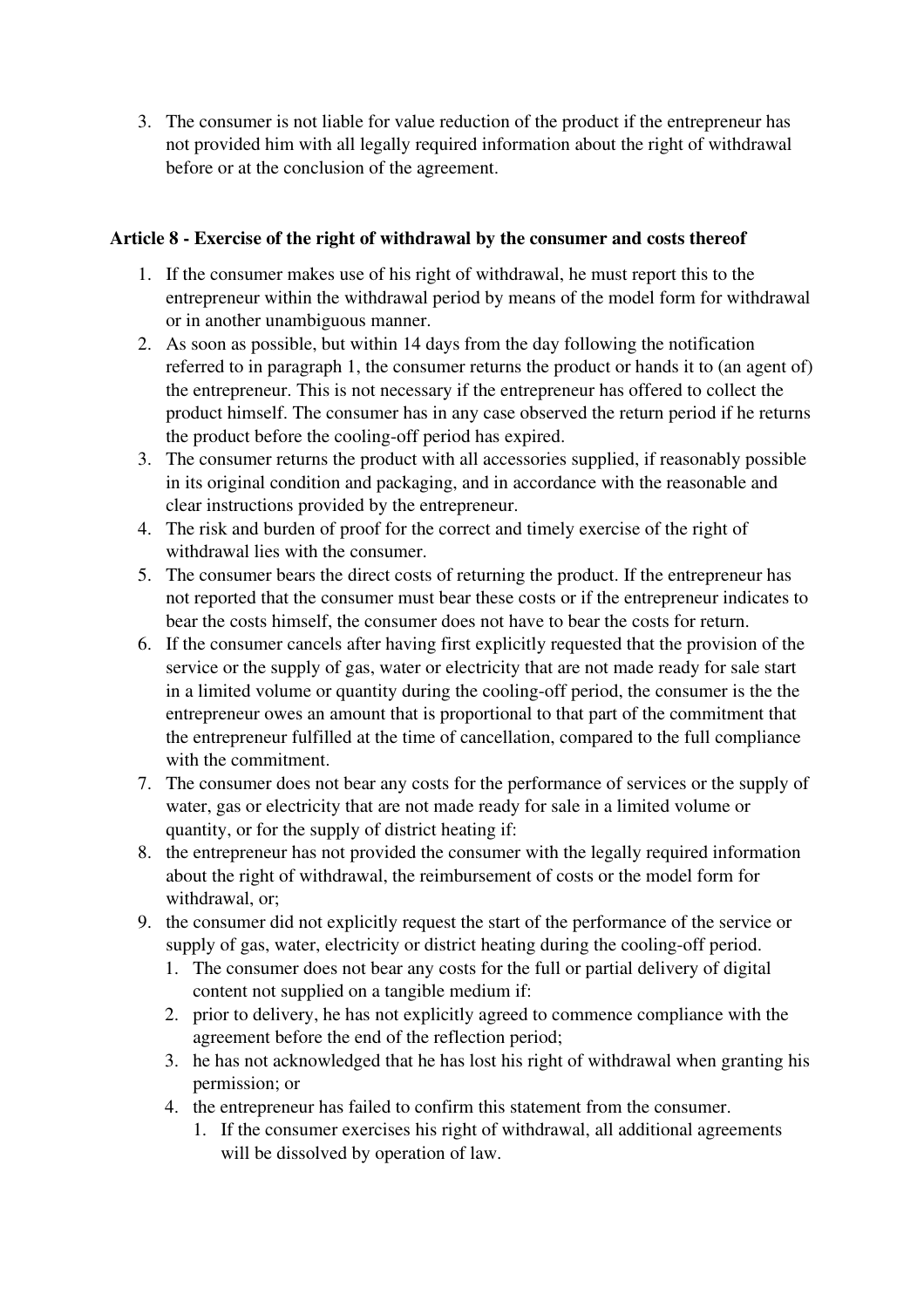## **Article 9 - Obligations of the entrepreneur in case of withdrawal**

- 1. If the trader makes it possible for the consumer to withdraw electronically, he will immediately send a confirmation of receipt after receiving this notification.
- 2. The entrepreneur reimburses all payments made by the consumer, including any delivery costs charged by the entrepreneur for the returned product, without delay but within 14 days following the day on which the consumer notifies him of the cancellation. Unless the entrepreneur offers to collect the product himself, he may wait to pay back until he has received the product or until the consumer demonstrates that he has sent back the product, whichever is the earlier.
- 3. The entrepreneur uses the same payment method that the consumer used for reimbursement, unless the consumer agrees to a different method. The reimbursement is free of charge for the consumer.
- 4. If the consumer has opted for a more expensive method of delivery than the cheapest standard delivery, the entrepreneur does not have to pay back the additional costs for the more expensive method.

# **Article 10 - Exclusion of the right of withdrawal**

The entrepreneur can exclude the following products and services from the right of withdrawal, but only if the entrepreneur clearly stated this in the offer, at least in time for the conclusion of the agreement:

- 1. Products or services whose price depends on fluctuations in the financial market over which the entrepreneur has no influence and which may occur within the withdrawal period;
- 2. Agreements concluded during a public auction. A public auction means a sales method in which products, digital content and / or services are offered by the entrepreneur to the consumer who is present in person or who is given the opportunity to be present in person at the auction, under the direction of an auctioneer, and in which the successful bidder is obliged to purchase the products, digital content and / or services;
- 3. Service contracts, after full performance of the service, but only if:
- 4. the performance has begun with the express prior consent of the consumer; and
- 5. the consumer has stated that he loses his right of withdrawal once the entrepreneur has fully executed the agreement;
	- 1. Package travel as referred to in Article 7: 500 of the Dutch Civil Code and passenger transport agreements;
	- 2. Service contracts for the provision of accommodation, if a specific date or period of execution is provided for in the contract and other than for residential purposes, goods transport, car rental services and catering;
	- 3. Agreements related to leisure activities, if a specific date or period of execution is provided for in the agreement;
	- 4. Products manufactured according to the consumer's specifications, which are not prefabricated and which are manufactured on the basis of an individual choice or decision of the consumer, or which are clearly intended for a specific person;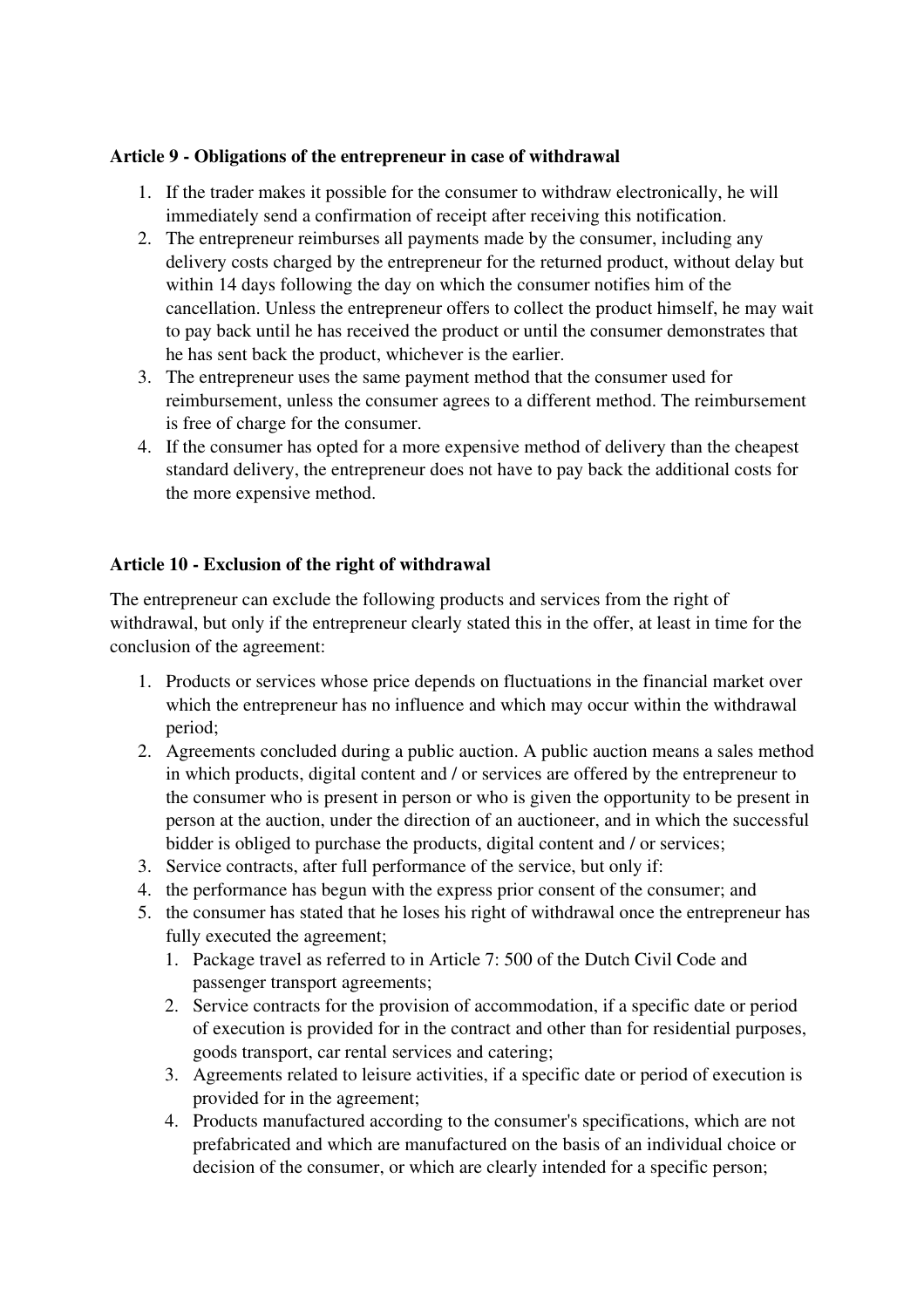- 5. Products that spoil quickly or have a limited shelf life;
- 6. Sealed products that for reasons of health protection or hygiene are not suitable for being returned and of which the seal has been broken after delivery;
- 7. Products that are by nature irrevocably mixed with other products after delivery;
- 8. Alcoholic beverages, the price of which was agreed at the conclusion of the agreement, but the delivery of which can only take place after 30 days, and the actual value of which is dependent on market fluctuations over which the entrepreneur has no influence;
- 9. Sealed audio, video recordings and computer software, the seal of which has been broken after delivery;
- 10. Newspapers, magazines or magazines, with the exception of subscriptions to them;
- 11. The delivery of digital content other than on a tangible medium, but only if:
- 12. the performance has begun with the express prior consent of the consumer; and
- 13. The consumer has stated that he thereby loses his right of withdrawal.

## **Article 11 - The price**

- 1. During the validity period stated in the offer, the prices of the products and / or services offered are not increased, except for price changes as a result of changes in VAT rates.
- 2. Contrary to the previous paragraph, the entrepreneur can offer products or services with variable prices that are subject to fluctuations in the financial market and over which the entrepreneur has no influence. This link to fluctuations and the fact that any stated prices are target prices are stated in the offer.
- 3. Price increases within 3 months after the conclusion of the agreement are only permitted if they are the result of statutory regulations or provisions.
- 4. Price increases from 3 months after the conclusion of the agreement are only permitted if the entrepreneur has stipulated this and:
	- a. they are the result of statutory regulations or provisions; or
	- b. the consumer has the authority to cancel the agreement with effect from the day on which the price increase takes effect.
		- 1. The prices stated in the range of products or services include VAT.

#### **Article 12 - Compliance with agreement and extra guarantee**

- 1. The entrepreneur guarantees that the products and / or services comply with the agreement, the specifications stated in the offer, the reasonable requirements of reliability and / or usability and the legal provisions existing on the date of the conclusion of the agreement provisions and / or government regulations. If agreed, the entrepreneur also guarantees that the product is suitable for other than normal use.
- 2. An additional guarantee provided by the trader, his supplier, manufacturer or importer never limits the legal rights and claims that the consumer can assert against the trader on the basis of the agreement if the trader has failed to fulfill his part of the contract. agreement.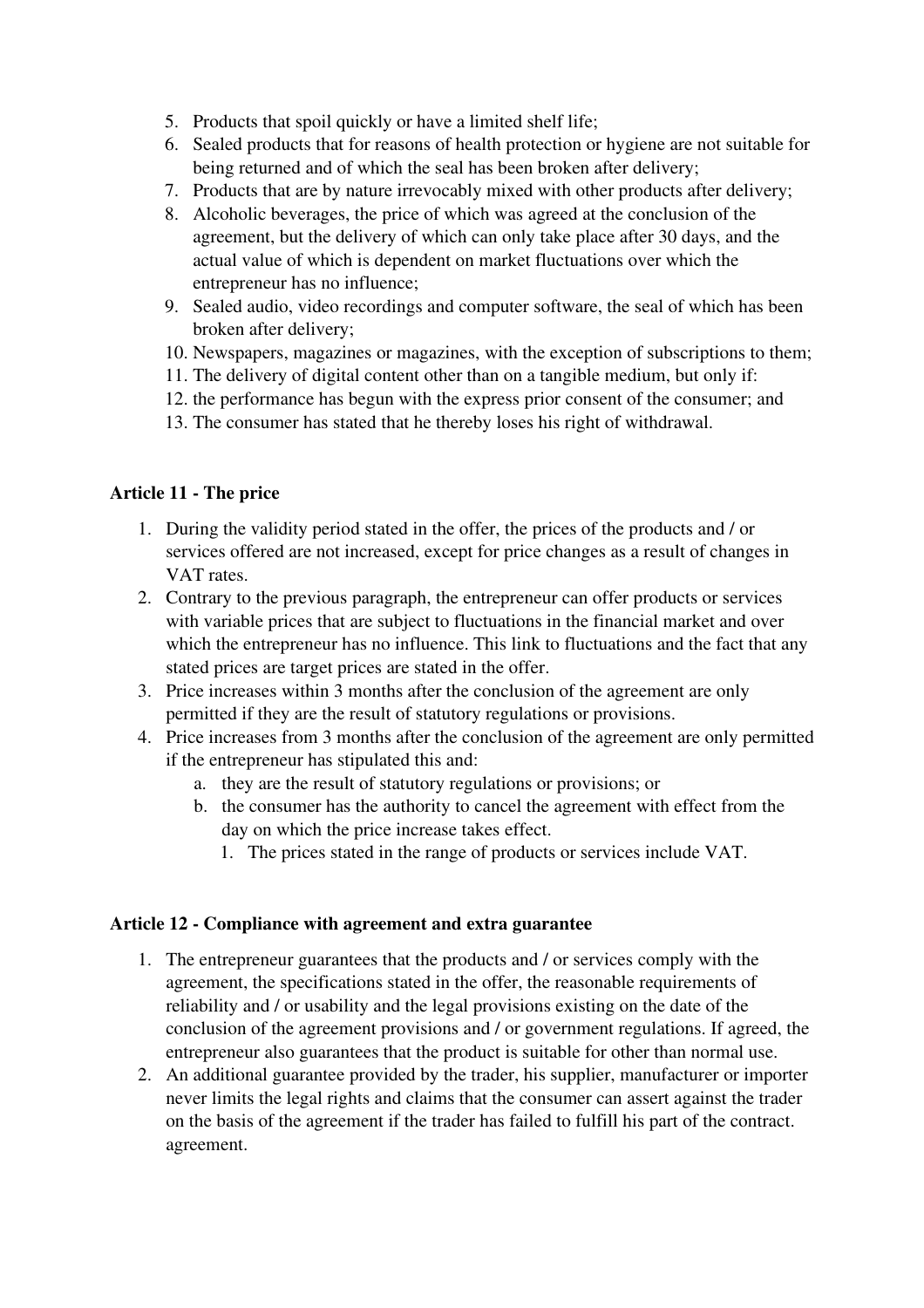3. An additional guarantee is understood to mean any obligation of the entrepreneur, his supplier, importer or producer in which he grants the consumer certain rights or claims that go beyond what is legally required in the event that he has failed to fulfill his part of the agreement.

# **Article 13 - Delivery and implementation**

- 1. The trader will take the greatest possible care when receiving and implementing orders for products and when assessing requests for the provision of services.
- 2. The place of delivery is the address that the consumer has made known to the entrepreneur.
- 3. Taking into account what is stated in this regard in Article 4 of these general terms and conditions, the entrepreneur will execute accepted orders with due speed, though at the latest within 30 days, unless a different delivery period has been agreed. If the delivery is delayed, or if an order cannot or only partially be executed, the consumer will be notified of this no later than 30 days after he has placed the order. In that case, the consumer has the right to terminate the contract without costs and is entitled to any compensation.
- 4. After dissolution in accordance with the previous paragraph, the entrepreneur will immediately refund the amount that the consumer has paid.
- 5. The risk of damage and / or loss of products rests with the entrepreneur until the moment of delivery to the consumer or a representative designated in advance and made known to the entrepreneur, unless explicitly agreed otherwise.

## **Article 14 - Duration transactions: duration, cancellation and extension**

## *Cancellation:*

- 1. The consumer can at all times cancel an agreement that has been entered into for an indefinite period and that extends to the regular delivery of products (including electricity) or services with due observance of the agreed termination rules and a cancellation period of at most one month.
- 2. The consumer can at all times terminate an agreement that has been entered into for a definite period and that extends to the regular delivery of products (including electricity) or services with due observance of the agreed termination rules and a cancellation period of one month at most.
- 3. The consumer can the agreements mentioned in the previous paragraphs:
	- a. cancel at any time and are not limited to cancellation at a specific time or during a specific period;
	- b. cancel at least in the same way as they are entered into by him;
	- c. always cancel with the same cancellation period as the entrepreneur has stipulated for himself.

*Extension:*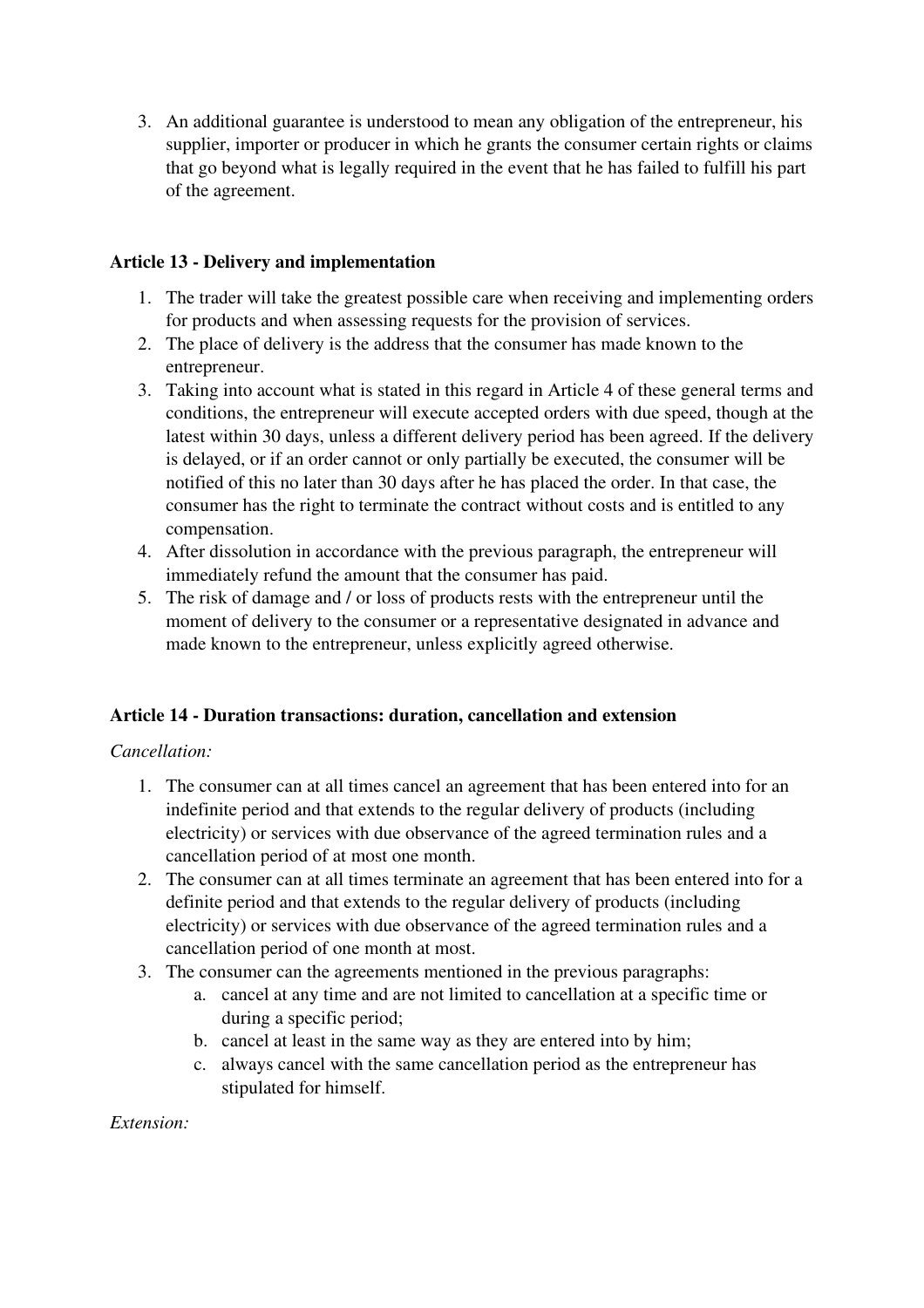- 1. An agreement that has been entered into for a definite period of time and that extends to the regular delivery of products (including electricity) or services, may not be tacitly extended or renewed for a specific duration.
- 2. Contrary to the previous paragraph, an agreement that has been entered into for a definite period of time and that extends to the regular delivery of daily, weekly and weekly newspapers and magazines may be tacitly renewed for a fixed duration of a maximum of three months, if the consumer extended this can terminate the agreement by the end of the extension with a notice period of at most one month.
- 3. An agreement that has been entered into for a definite period and that extends to the regular delivery of products or services may only be tacitly extended for an indefinite period if the consumer may cancel at any time with a notice period of one month at most. The notice period is at most three months if the agreement extends to the regular, but less than once a month, delivery of daily, news and weekly newspapers and magazines.
- 4. An agreement with a limited duration for the regular introduction of daily newspapers, news and weekly newspapers and magazines (trial or introductory subscription) is not tacitly continued and ends automatically after the trial or introductory period.

# *Expensive:*

1. If an agreement has a duration of more than one year, the consumer may cancel the agreement at any time after one year with a cancellation period of at most one month, unless reasonableness and fairness are opposed to cancellation before the end of the agreed duration. resist.

# **Article 15 - Payment**

- 1. Unless otherwise specified in the agreement or additional conditions, the amounts owed by the consumer must be paid within 14 days after the commencement of the reflection period, or in the absence of a reflection period within 14 days after the conclusion of the agreement. In the case of an agreement to provide a service, this period commences on the day after the consumer has received the confirmation of the agreement.
- 2. When selling products to consumers, the general terms and conditions may never oblige the consumer to pay more than 50% in advance. When an advance payment is stipulated, the consumer cannot assert any rights regarding the execution of the relevant order or service (s), before the advance payment has been made.
- 3. The consumer has the duty to immediately report inaccuracies in payment data provided or specified to the entrepreneur.
- 4. If the consumer does not meet his payment obligation (s) in time, this is, after he has been informed by the entrepreneur of the late payment and the entrepreneur has granted the consumer a period of 14 days to still meet his payment obligations, after payment has not been made within this 14-day period, the statutory interest is due on the amount still due and the entrepreneur is entitled to charge the extrajudicial collection costs incurred by him. These collection costs amount to a maximum of: 15% on outstanding amounts up to  $\epsilon$  2,500; 10% over the following  $\epsilon$  2,500 and 5%